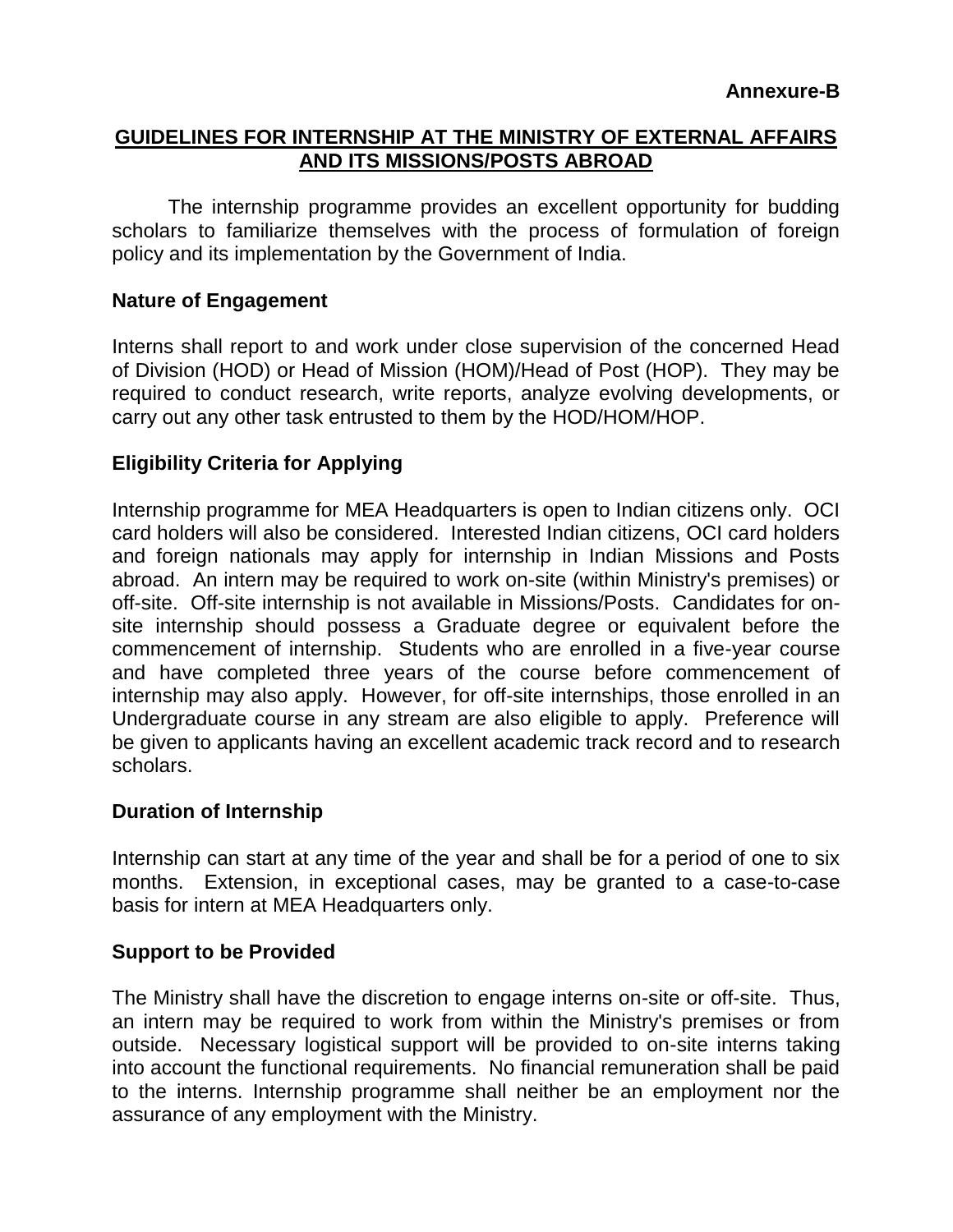# **Internship programme and feedback**

The internship programme includes attachment with one of the Divisions in the Ministry. In addition, the internship programme at MEA Headquarters shall include: (i) A briefing session with Administration Division on the structure and functioning of the Ministry; (ii) Visit to Foreign Service Institute; (iii) Session with External Publicity Division; (iv) Session with Investment and Technology Promotion; (v) Session with Consular, Visa and Passport Division; (vi) Session with Central Passport Organization; (vii) Session with Protocol Division; (viii) Visit to ICCR; (ix) Visit to MEA Library; etc.

In Missions/Posts, the intern shall have orientation session on the organization and functioning of the Ministry of External Affairs and working of the various Wings of Indian Missions/Posts.

The interns may submit a report on completion of their internship to the Head of Division/Mission/Post who would issue a certificate to the interns. The intern may also submit his/her views and feedback on the internship programme to the concerned Head of Division/Mission/Post. All certificates will be issued by Administration Division based on the recommendation of the Head of Division.

# **Mode of Application**

At MEA Headquarters, the applications may be sent to office of **Joint Secretary (Administration)** by registered/speed post, at the following address:

Joint Secretary(Administration) Ministry of External Affairs Room No.149 A, South Block New Delhli - 110011.

An advance copy of the application with attachments may be sent by e-mail to jsad@mea.gov.in <mailto:jsad@mea.gov.in> and usfsp@mea.gov.in <mailto:usfsp@mea.gov.in>. Query, if any, may be addressed to Under Secretary (FSP) at usfsp@mea.gov.in <mailto:usfsp@mea.gov.in> with a copy to jsad@mea.gov.in <mailto:jsad@mea.gov.in>. Applications duly filled in and complete in all respect with required documents should reach at least one month before the commencement of the internship.

For internship in Indian Missions/Posts, applicants may send their applications to the HOC (*as the case may be)* by post, at the following address:

Permanent Mission of India to the United Nations offices in Geneva: [hoc.genevapmi@mea.gov.in](mailto:hoc.genevapmi@mea.gov.in)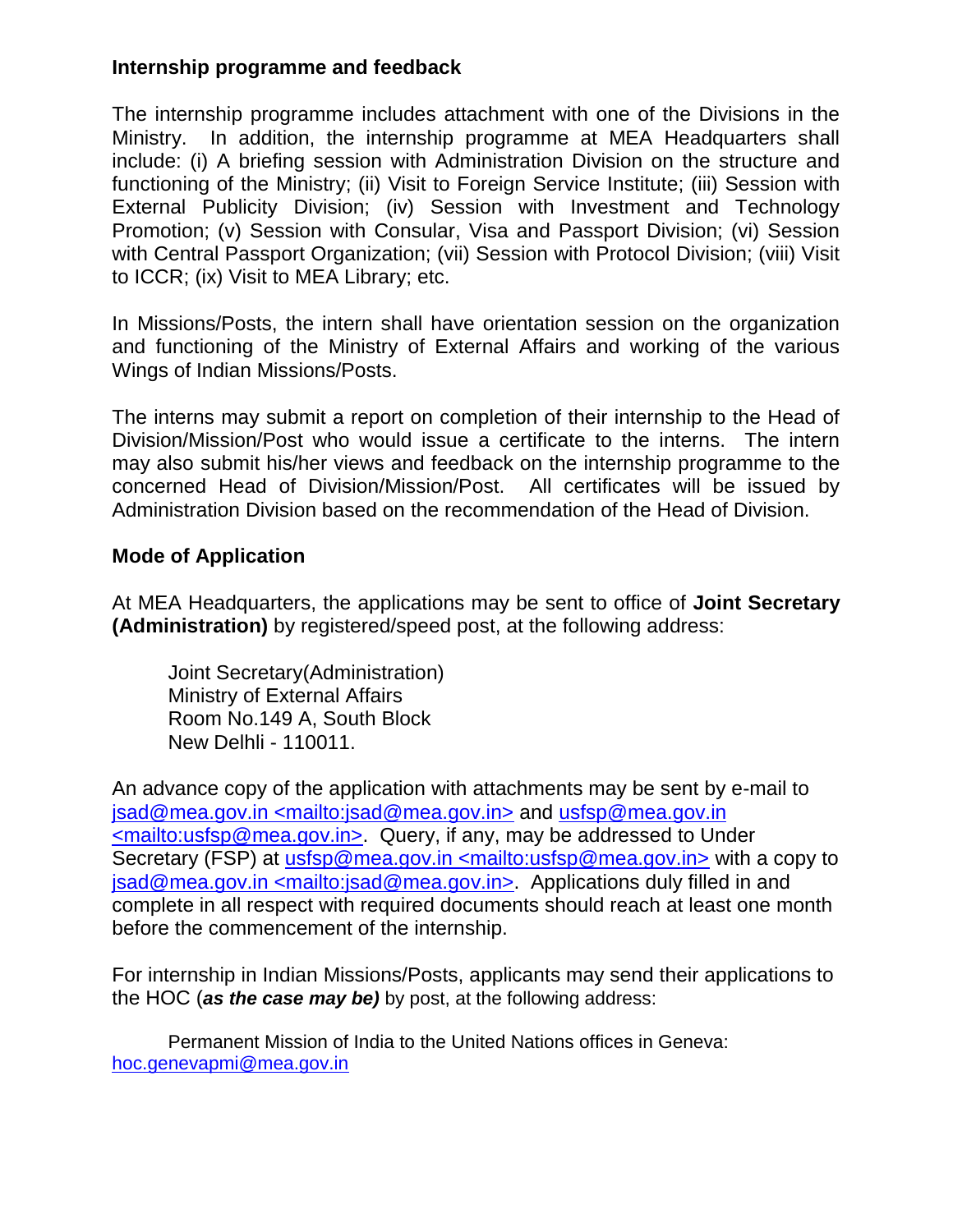# **Check List**

The application for internship at Headquarters must include the following:

- 1. Duly filled in Application Form.
- 2. Copy of at least three documentary proofs of identity which should include copy of passport and Aadhar card in case of Indian nationals and passport, OCI card and National Identity Card in case of OCI card holders.
- 3. Curriculum Vitae.
- 4. Introduction letter from the Head of Institution on the official stationery where the applicant studied/studying.
- 5. No objection certificate from University/Institution in case the internship is to be pursued in parallel with an ongoing course.
- 6. Self-attested certificates and transcripts for all the accomplishments mentioned in Paras 8, 9 and 13 of Application Form (educational qualifications, current courses being pursued and projects).

The application for internship at Indian Missions/Posts must include the following:

- 1. Duly filled in Application Form.
- 2. Copy of at least three documentary proofs of identity which should include copy of passport and proof of residence.
- 3. Curriculum Vitae.
- 4. Introduction letter from the Head of Institution on the official stationery where the applicant studied/studying.
- 5. No objection certificate from University/Institution in case the internship is to be pursued in parallel with an ongoing course.
- 6. Self-attested certificates and transcripts for all the accomplishments mentioned in Paras 8, 9 and 13 of Application Form (educational qualifications, current courses being pursued and projects undertaken).

#### **Selection Procedure**

All applications will be scrutinized in the Ministry by a Selection Committee and intimation will be sent to selected candidates. The Selection Committee may conduct a personal interaction with the applicant and also verify original documents. The decision of the Selection Committee shall be final and binding and no queries shall be entertained after the completion of the selection process. Applicants are advised to apply at least one month before the intended date of start of the internship.

#### **Number of interns in the Ministry**

Not more than thirty on-site interns will be engaged by the Ministry at a given point in time. Up to two interns may be engaged by Missions/Posts abroad.

#### **Termination of internship**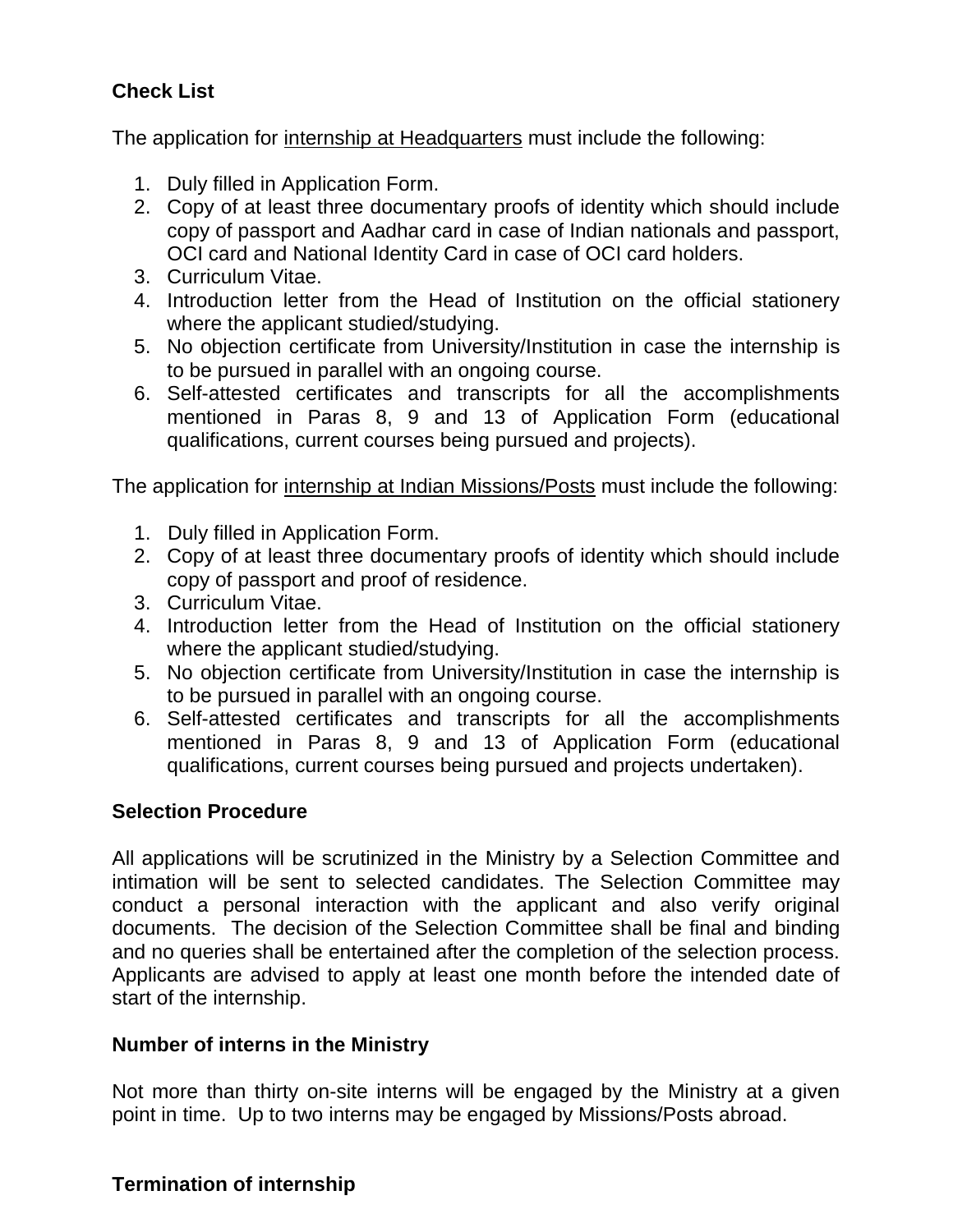The Ministry/Mission/Post may terminate engagement of intern at any point without giving any reason, as Ministry deems fit. Ministry's decision shall be final in this regard. Intern can choose to leave the programme, if she/he so desires, giving prior notice of one week to the Ministry.

**\*\*\*\*\***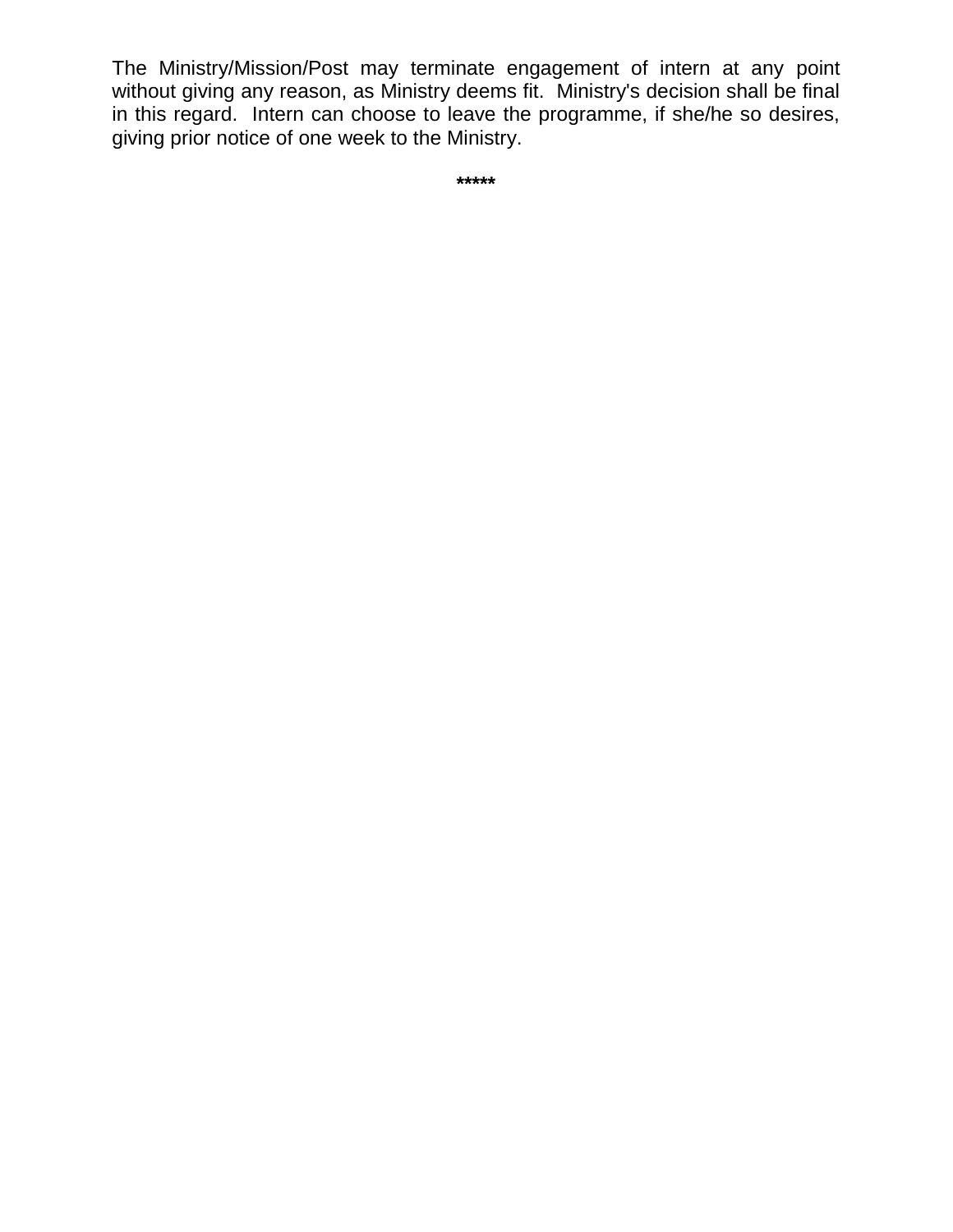# **Annexure-C**

# **PROFORMA FOR APPLICATION**

**1. Name : 2. Nationality : 3. Whether any family member holds Foreign nationality. If yes, details thereof : 4. Address for correspondence : 5. Contact No. : 6. E-mail address : 7. Date of Birth : 8. Educational Qualification (Starting from Matriculation onwards) : Sl. No Name of Board/University/ Institute Degree/ Examination Passed Period % or CGPA Subjects 9. Course presently pursuing, the University/Institute and its duration : 10. Period during which internship is required (Maximum 6 months): 11. Names of two References from the present Institute or the Institute(s) last attended : 12. Extracurricular activities/interests: 13. Projects undertaken, if any: 14. Why do you want to join this internship (in brief not exceeding 100 words) :** 

**I certify that the above information furnished by me is true to the best of my knowledge and belief. Place: (Signature) Date: (Name)**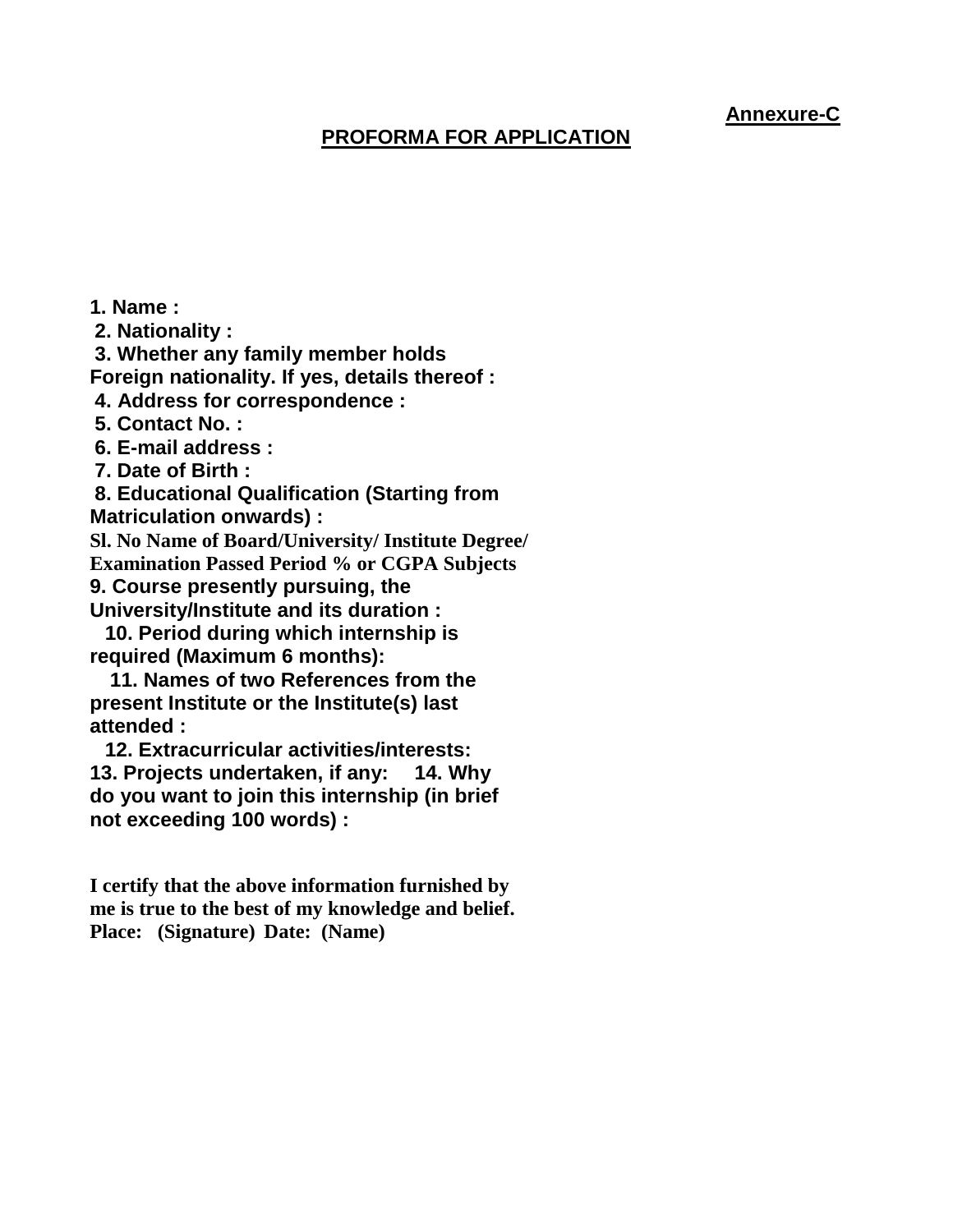#### **Authentication of particulars furnished above by the Institute/University**

This is to certify that the information furnished by Mr./Ms. …………………………..in the application form above is correct to the best of my knowledge.

Recommendations

(Signature and seal of authorised official)